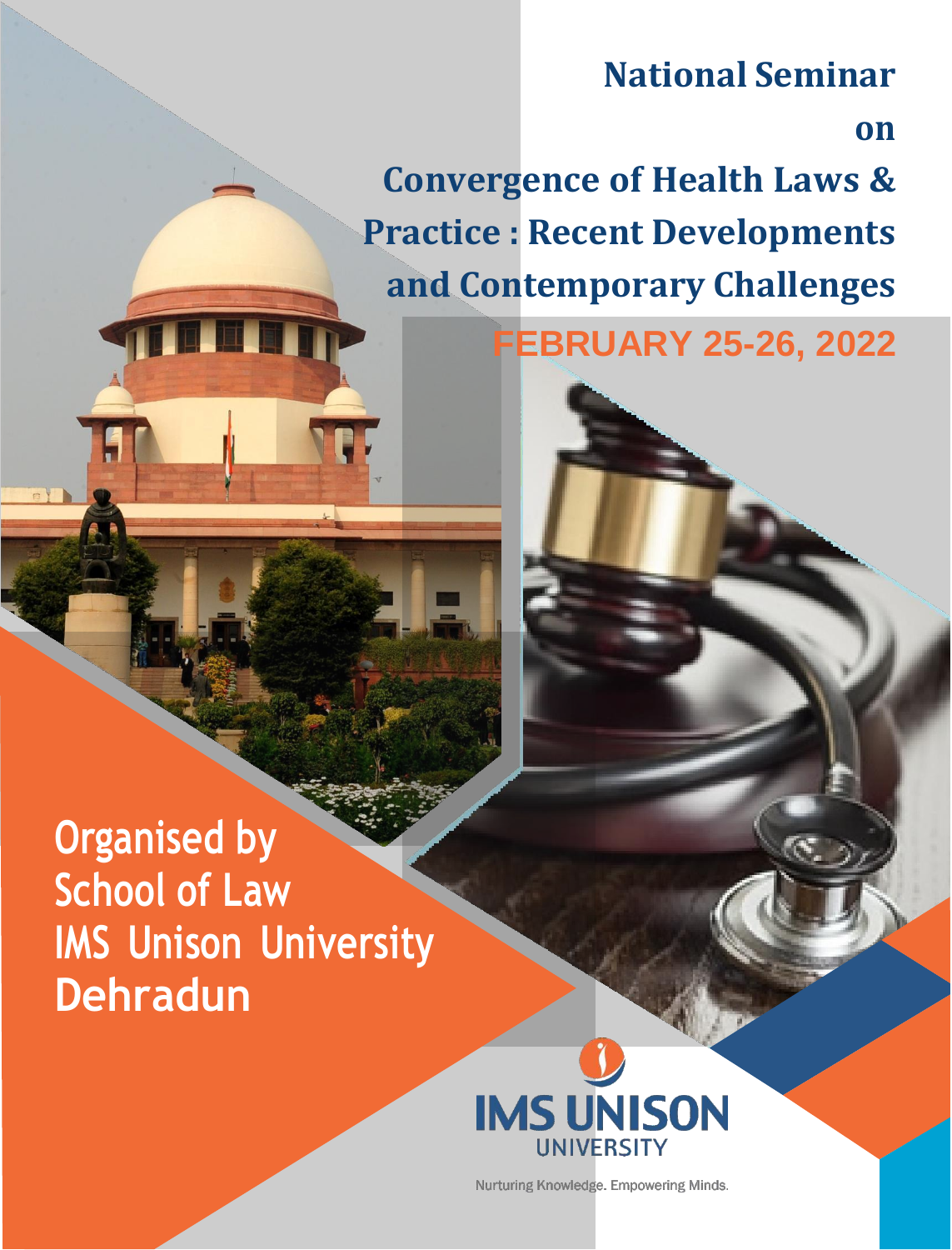# **IMS UNISON UNIVERSITY**

IMS Unison University Dehradun, a constituent of Unison Group has made fast strides in the horizon of education as a premier educational and research University. Nestled amidst beautiful and serene surroundings, it offers an environment that fosters learning and stimulates creativity. Ever since its inception in 1996 as IMS Dehradun, as a non- profit organization led by a group of visionaries, it has dedicated itself for the cause of changing the face of professional education in Uttarakhand. The University today provides a platform for excellence in teaching, learning and



research. State- of the- art information technology is extensively used in the University contributing to the development of well-trained graduates, postgraduates and doctorate students to fulfil the manpower needs of the corporate world. IMS Unison University aspires to become a renowned center for creation & dissemination of knowledge. It aims to provide a holistic career-oriented education that develops intellectual, moral and physical capabilities of the students, nurturing creativity and innovation. The University is committed for the cause of imparting quality education by providing the required academic infrastructure, developing strong industry interface and providing placement opportunities to its students.

# **SCHOOL OF LAW**

School of Law is making fast strides in the horizon of legal education. It offers BALLB (Hons.), BBALLB (Hons.), LLM. & Ph. D programs. Ever since its inception, School of Law has set up a sublime tradition of organizing meaningful & constructive academic programs in the pursuit of imparting quality legal education. Pragyaan: Journal of Law, a doubleblind peer reviewed journal published bi- annually by the School of Law is one more feather to its cap which bears testimony to the fact of its commitment for the cause of legal research. The academia which comprises a blend of highly qualified professionals & academicians is making every effort to perch this School of Law on a higher pedestal of academic learning & research.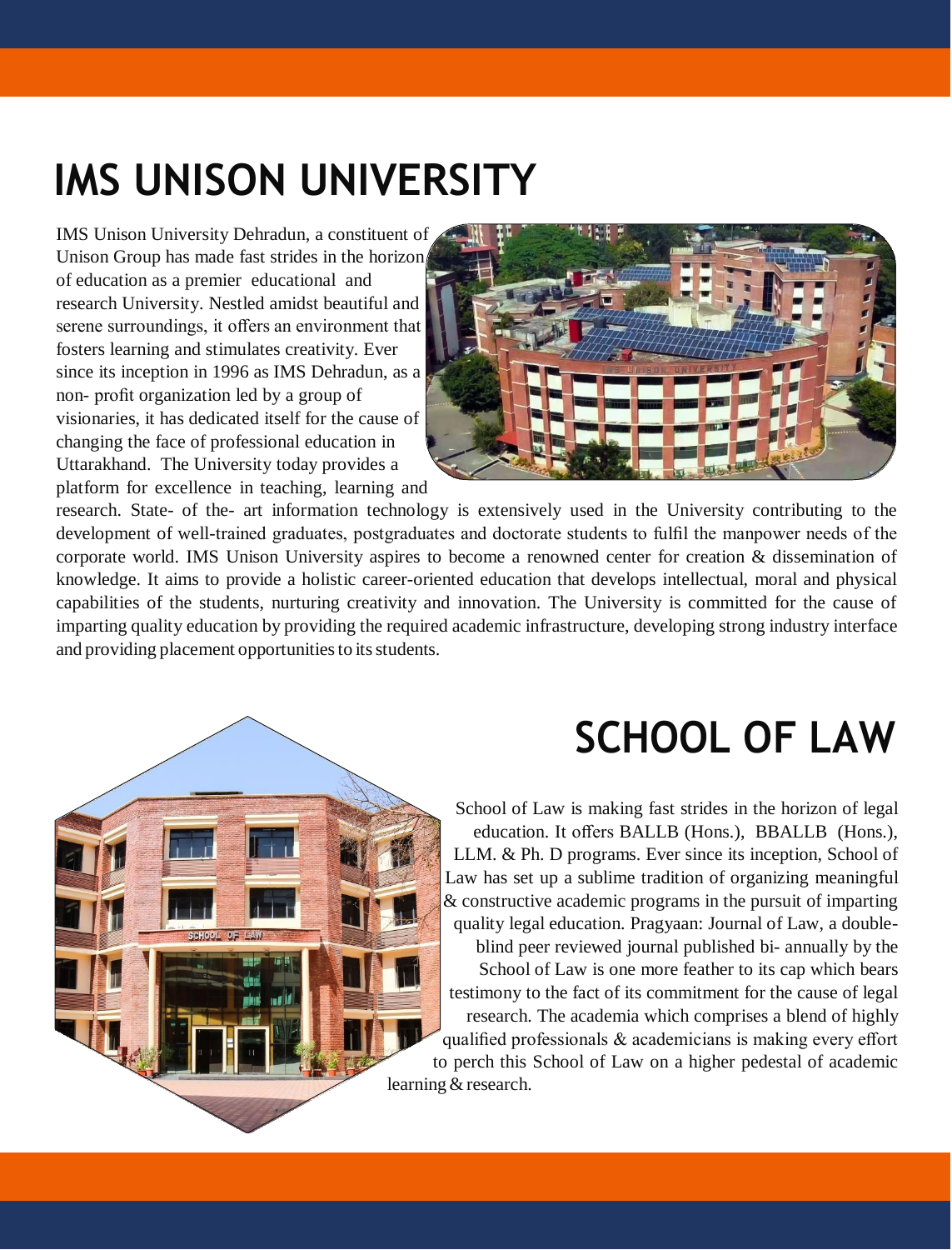# **CONCEPT NOTE**

As human beings, our health and the health ofthose we care about is a matter of daily concern. Regardless of our age, gender, socio-economic or ethnic background, we consider health to be our most basic and essential asset. The right to health is a fundamental part of our human right and of our understanding of a life with dignity. The right to the enjoyment of the highest attainable standard of physical and mental health, to give it its full name, is not new. Internationally, it was first articulated in Constitution of the World Health Organization (WHO). At its birth in United Nations' first specialized agency, the World Health Organization (WHO) enshrined the right to health as its foremost aspiration. Its Constitution proclaims:

*"The enjoyment of the highest attainable standard of health is one of the fundamentalrights of every human being without distinction of race, religion, political belief, economic or social condition. The health of all peoples is fundamental to the attainment of peace and security and is dependent upon the fullest co-operation of individuals and States".*

India has an international obligation to ensure that all its citizens are guaranteed the right to health set out under Article 12 of the **INTERNATIONAL COVENANT ON ECONOMIC, SOCIAL & CULTURAL RIGHTS (ICESCR)**, reinforced by General Comment 14, which defines its scope and content. "*State parties must respect,* protect and fulfill the right to health by making health facilities, good and services available, accessible, acceptable *and of quality*". Courts in India have also held that access to essential medicines is a part of the right to health under Article 21, by reading in context of Article 12 of ICESCR.

India is home to nearly 1.2 billion people living in poverty. Significant out-of-pocket health expenditure places a sizeable number of people in extreme poverty every year. What is less well understood isthat progressively realizing the right to health is a legal obligation enshrined in the International Covenant on Economic, Social and Cultural Rights and other international treaties, as well as in constitutions and statutes of many countries around the world. Both at international and domestic level, law is a powerful tool for safeguarding and promoting the public health and safety. All sovereign states have the power and are under duty to advance the right to health.

The Constitution of India does not expressly guarantee a fundamental right to health. However, there are multiple references in the Constitution to public health and the role, the State has in ensuring the healthcare of citizens. The pandemic COVID-19 has exposed deep vulnerabilities of India's healthcare system. A critical reason for weak public health in India is the absence of a statutory framework that guarantees a fundamental right to health. There is a need to make the right to health a fundamental right – and implement it within the framework of legal devices and human rights principles ofsolidarity, proportionality, and transparency which will help India addressthe challenges posed by COVID-19. Implementing the right to health within India's framework of co-operative federalism will build capacities where theyare most needed at the grassroot level.

The rule of law also requires "good governance" that ensures fair and efficient operation of public institutions and social structures. Good governance includes setting priorities, monitoring outcomes, transparency, civil society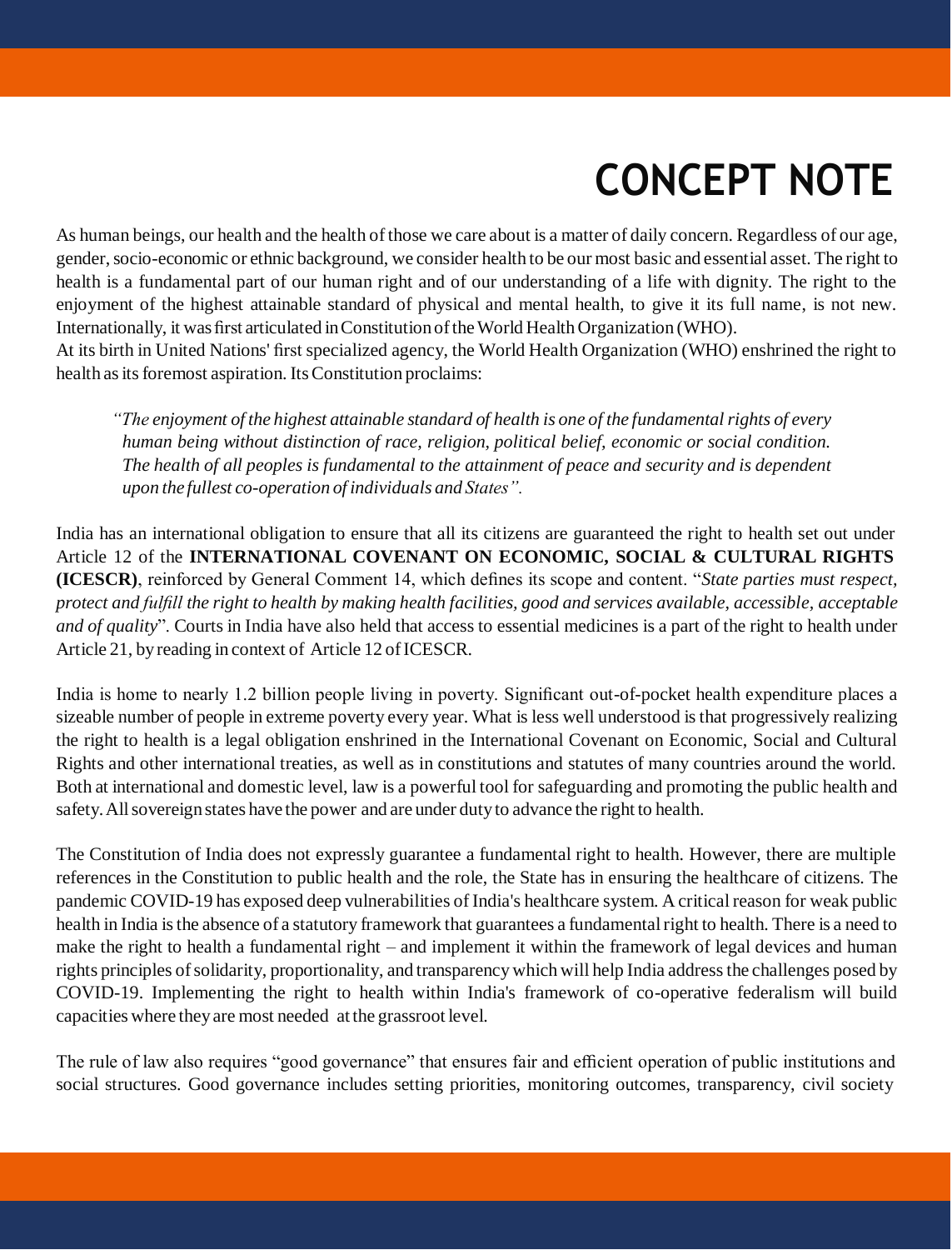participation, elimination of corruption and accountability. It requires a legal infrastructure with impartial courts and tribunals to ensure effective implementation of legal rules. In short, good governance encompasses all the norms, processes, and institutions of a just society that passes and enforces laws for the common good and with an equal hand.

The focus ofthis Seminar isto throw light on major issues of health and medical laws encompassing India. With that intent and to further recommend to a bridge the gaps in law we invite research papers from scholars, academicians, lawyers, medical practitioners, jurists and students on the abovementioned theme.

# **CALLFOR PAPERS**

The focus ofthis Seminar isto throw light on the major issues ofright to health and medical care encompassing India. Health of citizens is a priority among the governments across the world. To improve the health, the governments of different countries have enacted and implemented various acts and policies which have made great impact on the health status of their citizens. With that intent, IMS Unison University invites legal practitioners, Professors, and scholars to contribute their viewpoint on issues and Laws concerning Health and medical, to promote awareness among the communities. The following sub-themes are only illustrative in nature and may include any other theme under the theme of the seminar.

#### **Sub Themes:**

- The right to health in international human rights law
- Right to health and medical care:Constitutional perspective.
- Role of international institutions in respect of human health
- Medical negligence and malpractices
- $\cdot$  The fundamental right to health care
- Artificial intelligence and discrimination in health care
- Health justice strategies to combat the pandemic: Eliminating discrimination, poverty, and health disparities during and after COVID-19
- Reproductive health rights: Surrogacy, abortion, medical termination of pregnancy, artificial insemination, etc.'
- Challenges and opportunities for mitigating vulnerabilities associated with health of living beings
- Various public health policies and programs and their implementation
- Role of government and other stakeholders in implementation of Public Health Programs
- Lessons from the pandemic: Is IP a barrier to public health?"
- Draft COTPA Amendment Bill, 2020
- Accountability and monitoring of the status of right of health  $\&$  role of stakeholders

The above sub themes are not exhaustive, and the author(s) may select any other relevant issue, giving a comprehensive and indispensable review of developments after independence which effect health laws and practice.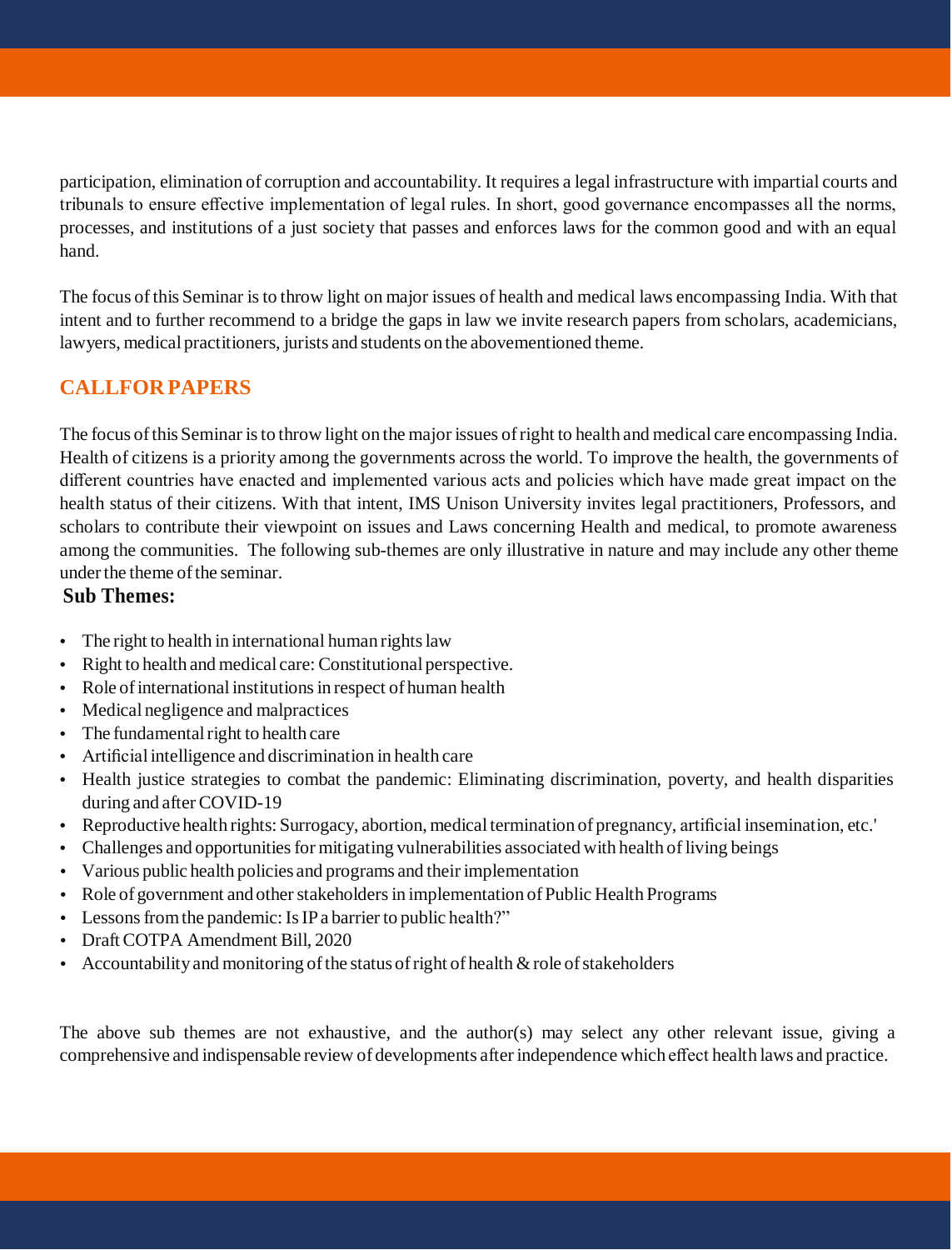# **SUBMISSION GUIDELINES**

#### **ABSTRACT:**

The abstract must be developed on A4-sheet in Word Document Format typed in Times New Roman in 12 font size with 1.5 line spacing in not more than 500 words, it should not contain more than FIVE keywords. The abstract should contain personal details of the author(s) in the order:

Title of the paper, Name, Designation, Institute/ University/

College/Organization, Contact number, E-mail and address (es), of the author(s). Kindly indicate the name of the main author for correspondence in case of more than one author.

All abstracts will be peer reviewed and evaluated on the basis of originality, research rigor, relevance to the seminar, and contribution to the theory and practice.

#### **SUBMISSIONS:**

Submissions are to be made only in electronic form. The same may be e-mailed to

**[nationalseminar.sol@gmail](mailto:nationalseminar.iuu2021@gmail.com)**.**com** in MS Word format along with a covering letter addressed to Organizing Secretary.

| Title             | Must be written in bold, size 14 and centered margin.                                                                                               |
|-------------------|-----------------------------------------------------------------------------------------------------------------------------------------------------|
| Margin            | Manuscripts must be in single spacing, font size 12 in Times New<br>Roman and all margins:<br>1.5 inches (left) and 1 inch (top, right and bottom). |
| Tables            | Tables must be placed as part of the text. DO NOT attach tables at the<br>end of the<br>manuscript.                                                 |
| Software          | Manuscript must be submitted in Microsoft Word 2007 in the above<br>format ONLY.                                                                    |
| Sub-Title         | Written in bold, size 12 and left margin.                                                                                                           |
| Tables/Figures    | Title of the tables/figure should be written on the top of the tables/figure.<br>Times New Roman, font 12, Bold and centered margin.                |
| Footnoting        | Footnoting should be done strictly according to <b>Bluebook 20th</b><br><b>Edition</b> , Times New Roman, Size 10, Line-Spacing 1.5                 |
| <b>Word Limit</b> | Articles should be generally of 4000-4500 words (excluding references<br>and footnotes).                                                            |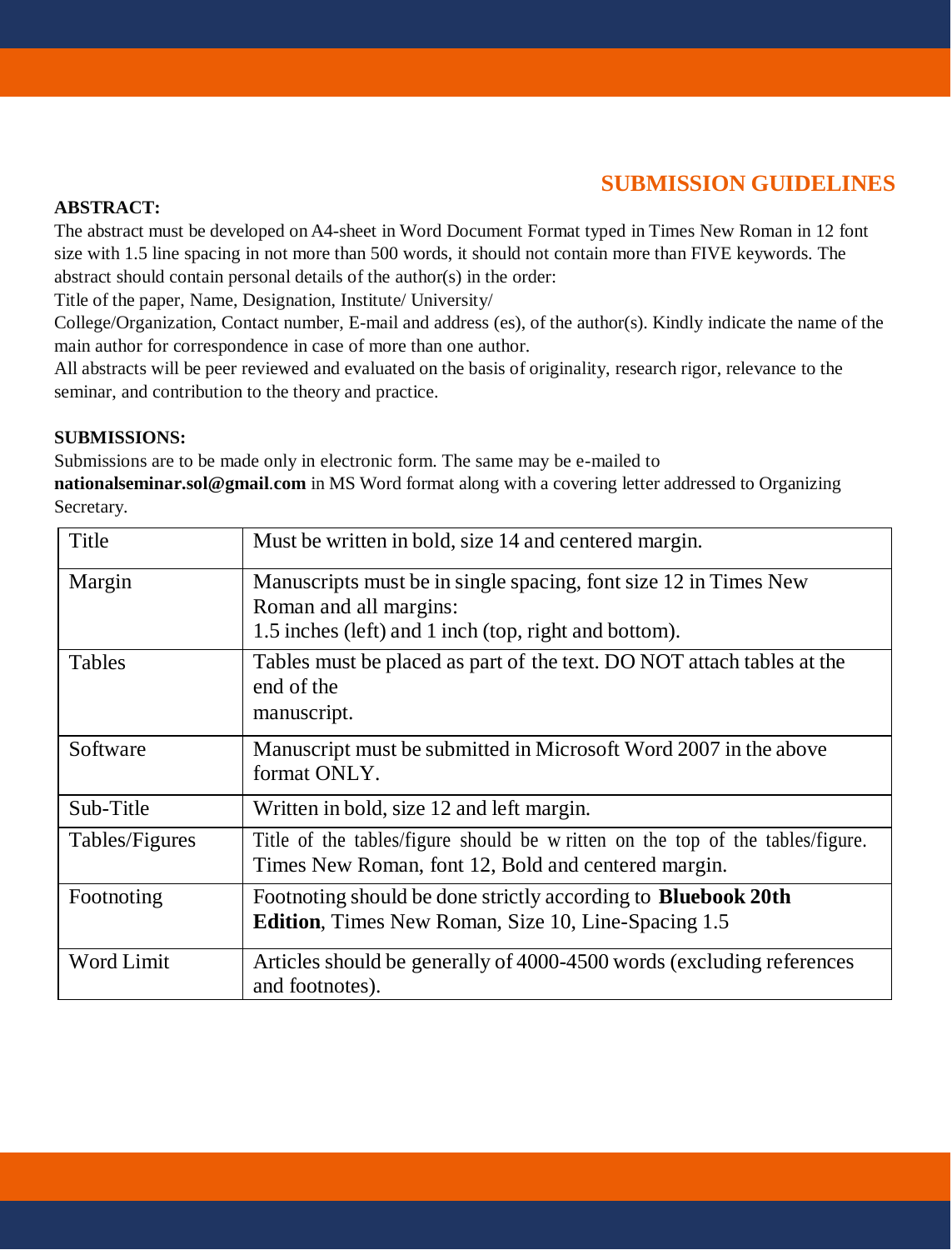# **RULES FOR PARTICIPATION**

- $\Box$  No abstract or full paper shall be accepted after the last date of submission.
- $\Box$  Registration is mandatory on confirmation of acceptance of abstract, with the proof of payment of required fees in the bank account. Only registered participants will be allowed to take part in National Seminar.
- $\Box$  No refund will be allowed once a participant/paper presenter is registered.
- $\Box$  All the registered participants will be provided participation/paper presentation certificate.
- $\Box$  The Best Paper of each session will be acknowledged and awarded.
- $\Box$  In the event of the seminar being conducted in the offline mode the participants will be responsible for the arrangement of their personal accommodation. However, we will extend assistance in this regard.
- $\Box$  Breakfast and lunch to the participants will be provided by the university.
- $\Box$  Only one co-author is allowed.
- $\Box$  In-absentia presentations will not be allowed, at least one author must be present for presentation.

# **Important Dates**

| <b>Last date for Abstract Submission</b>        | <b>January 25, 2022</b>  |
|-------------------------------------------------|--------------------------|
| Date for confirmation of acceptance of Abstract | <b>January 31, 2022</b>  |
| <b>Last Date for Registration</b>               | <b>February 12, 2022</b> |
| <b>Submission of Full Paper</b>                 | <b>February 15, 2022</b> |

The participants are requested to send their abstracts & papers to **[nationalseminar.sol@gmail.com.](mailto:nationalseminar.801@gmail.com)** The Best papers shall be published in our journal, Pragyaan: Journal of Law, a peer reviewed journal published bi- annually by School of Law, IMS Unison University, Dehradun.

# **REGISTRATION FEE**

Due to the current uncertainty of the COVID-19 situation, the mode of the National Seminar has not yet been finalized. If the circumstances permit the seminar will be conducted in offline mode, in the university campus. If unfavorable situations persist then the seminar will be conducted in online mode.

The following are the registration fee for online and offline mode. Considering the COVID-19 situation at the time, the University will duly inform the participants regarding the preferred mode of the Seminar well in time.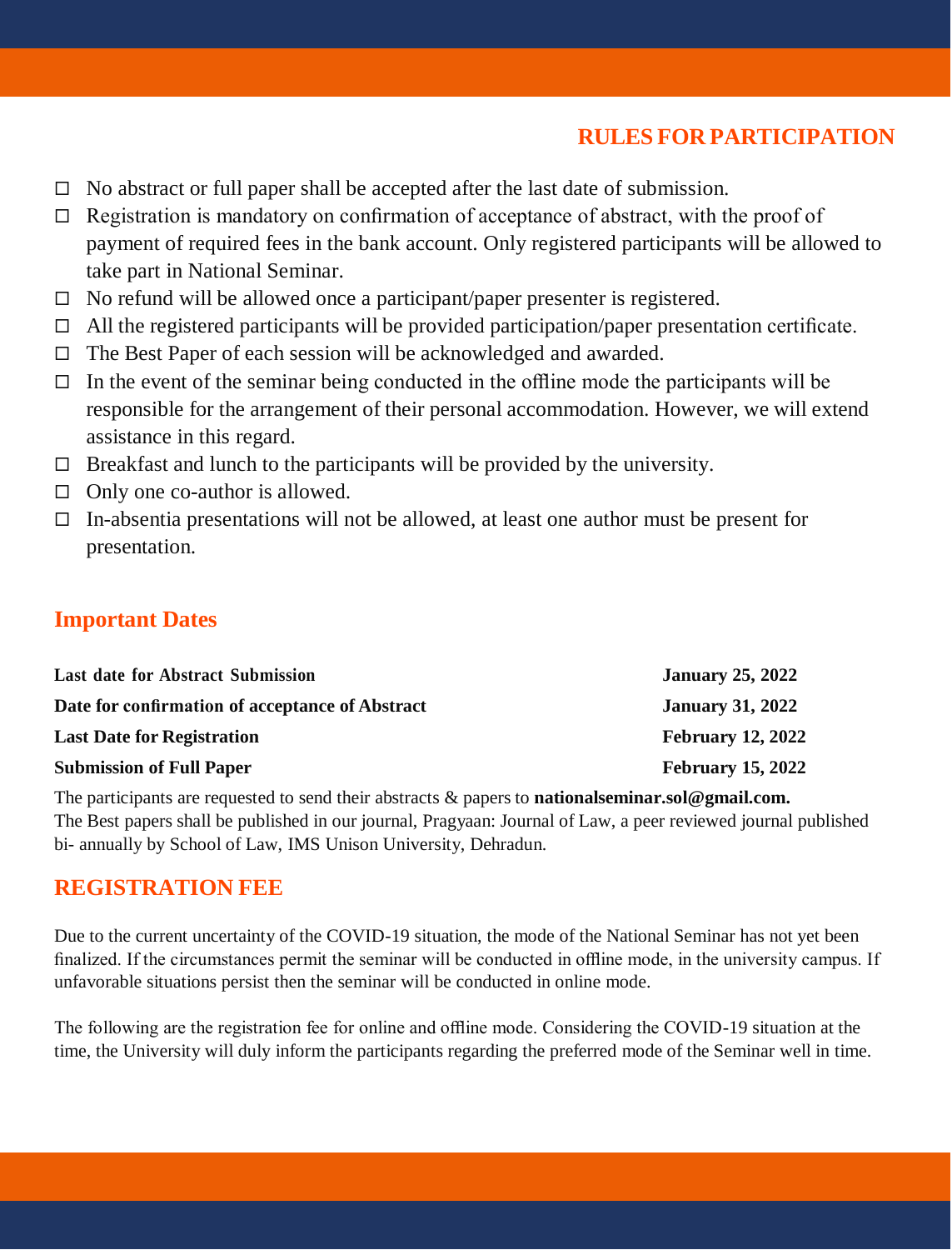# **Online Mode**

| <b>Academicians / Organization Representatives</b><br>(Including Co-Author), Research Scholars/Students<br>(Including Co-Author) | <b>Rs.</b> 500  |
|----------------------------------------------------------------------------------------------------------------------------------|-----------------|
| <b>Offline Mode</b>                                                                                                              |                 |
| <b>Academicians / Organization Representatives (Author)</b>                                                                      | <b>Rs. 1200</b> |
| <b>Academicians / Organization Representatives (Co-author)</b>                                                                   | <b>Rs.</b> 700  |
| <b>Research Scholars/Students (Author)</b>                                                                                       | <b>Rs. 700</b>  |
| <b>Research Scholars/ Students (Co- Author)</b>                                                                                  | <b>Rs.</b> 500  |

**GST Included in registration fees**

# **MODE OF PAYMENT:**

**Payment can be made by NEFT/IMPS/Demand Draft or Bank transfer in favour of: Beneficiary Name: IMS UNISON UNIVERSITY Account Number: 15262191003778 Bank: Punjab National Bank, Makkawala Branch, Dehradun IFSC Code: PUNB0152610**

# **ADDRESS FOR CORRESPONDENCE:**

**Convener National Seminar 2022 School of Law IMS Unison University Makkawala Greens, Mussoorie Diversion Road Dehradun-248009 (Uttarakhand)**